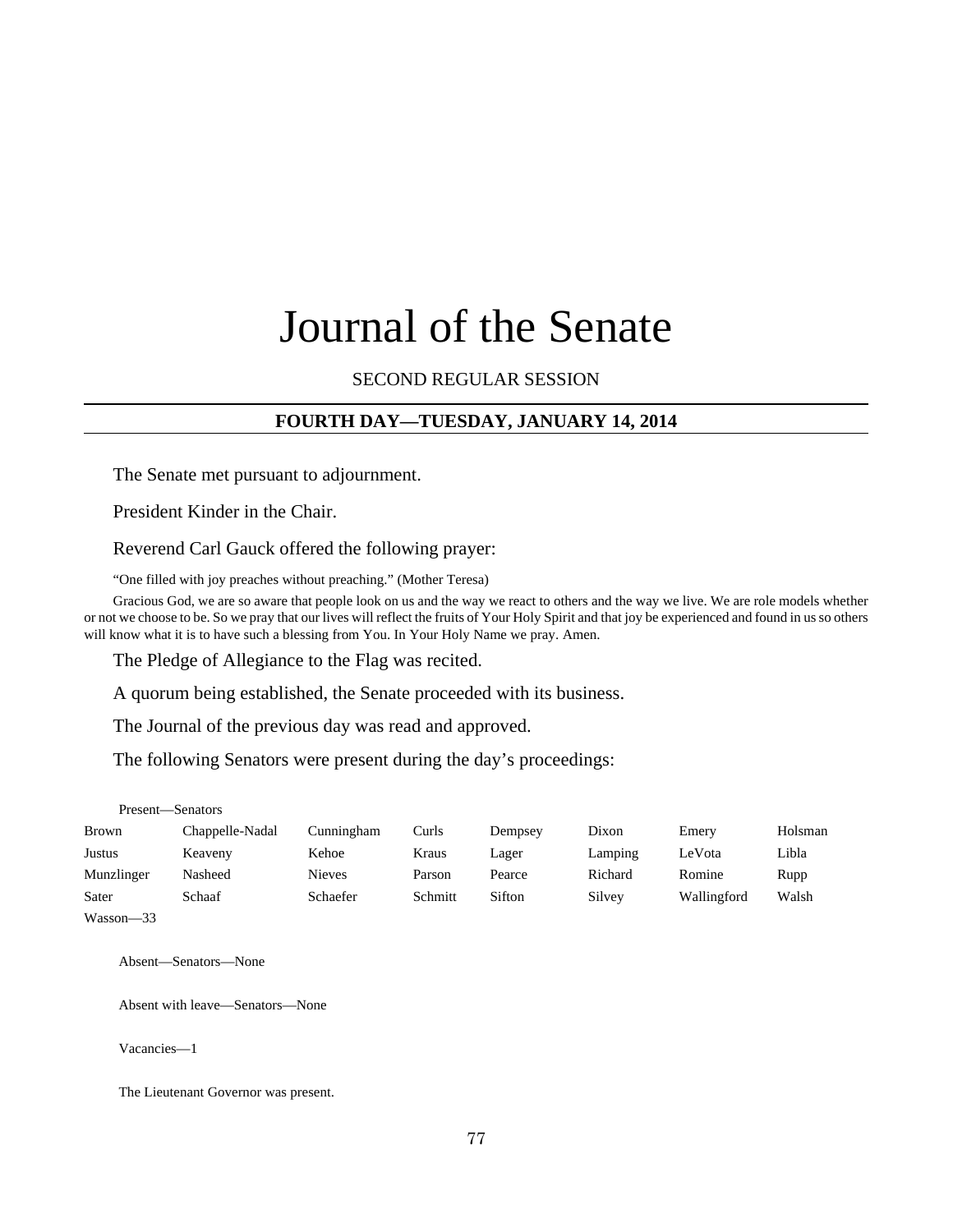#### **REMONSTRANCES**

#### Senator Chappelle-Nadal offered the following remonstrance, which was read:

#### SENATE REMONSTRANCE NO. 1

WHEREAS, In July, 2009, Dr. Chris Nicastro was appointed Commissioner of Education by the State Board of Education; and

WHEREAS earlier in her career, the Commissioner served as the superintendent of the Riverview Gardens School District, a district which became unaccredited in the years after her tenure ended; and

WHEREAS, in her term as Commissioner of Education, Dr. Nicastro has repeatedly demonstrated a failed leadership style, been less than truthful with members of the education community and Legislature, and acted with blatant disregard for the inherent responsibilities of her position; and

WHEREAS, the Commissioner's actions regarding the fiscal note for Initiative Petition 14-024 (better known colloquially as the "Tenure Initiative Petition") is but one example of the course this commissioner often chooses, disregarding facts and truth in favor of political expediency; and

WHEREAS, through a series of Sunshine Law requests, it has become apparent that the Commissioner acted in a less than truthful manner in formulating her Department's "Fiscal Impact Estimate" for the petition; and

WHEREAS, in the "Estimated Net Effect on Local Funds" section of said fiscal note, the Commissioner unilaterally altered the Department's "Summary of Fiscal Impact" by scratching out the original findings of her Department's staff that the initiative petition should show "Potential For Significant Unknown Costs" to local school districts for the cost of test development; and

WHEREAS, with a stroke of her pen, the Commissioner altered the words "Potential For Significant Unknown Costs" to "Costs Unknown"; and

WHEREAS, in no uncertain terms, the Commissioner's actions concealing the potential negative fiscal impact of Initiative Petition 14- 024 on local school districts is intolerable and a blatant demonstration of the Commissioner's lack of fitness for her lofty position; and

WHEREAS, such a "modification" is even more difficult to justify, because her alteration to the fiscal note for the "Tenure Initiative Petition" asserts no costs to the state for test development, while in the Department's budget request for the upcoming fiscal year, the Department asserts the need for \$30 million solely for end-of-course exams and grades 3-8 English language arts and mathematics exams; and

WHEREAS, compounding the aforementioned issues regarding the fiscal note for Initiative Petition 14-024 is the fact that the Commissioner held several meetings and was engaged in many conversations with lobbyists who were advocating for the petition regarding the Department's fiscal note response to the petition, which, at a minimum, raises ethical concerns about the Commissioner's motivations regarding the fiscal note; and

WHEREAS, the Commissioner also acted in a less than truthful manner regarding the State Board of Education's accreditation reclassification of the Normandy School District; and

WHEREAS, when the Normandy School District agreed to absorb students from the failed Wellston School District, which failed while under control of a special administrative board appointed by the State Board of Education, the Commissioner assured officials that if Normandy agreed to absorb those Wellston students, Normandy's accreditation classification would remain intact for a minimum of three years in order to grant Normandy the necessary time to improve the test scores of those students absorbed into the district; and

WHEREAS, only two years later, Normandy's state accreditation was revoked, a decision that today is literally bankrupting the Normandy School District; and

WHEREAS, similarly, the Commissioner misled several legislators and members of the general public during the 2013 Legislative Session during the debate surrounding SB 125; and

WHEREAS, the Commissioner told legislators and other interested parties that if the Kansas City School District scored high enough on its forthcoming APR to be provisionally accredited, it would be granted that status. It was for this reason that the emergency clause was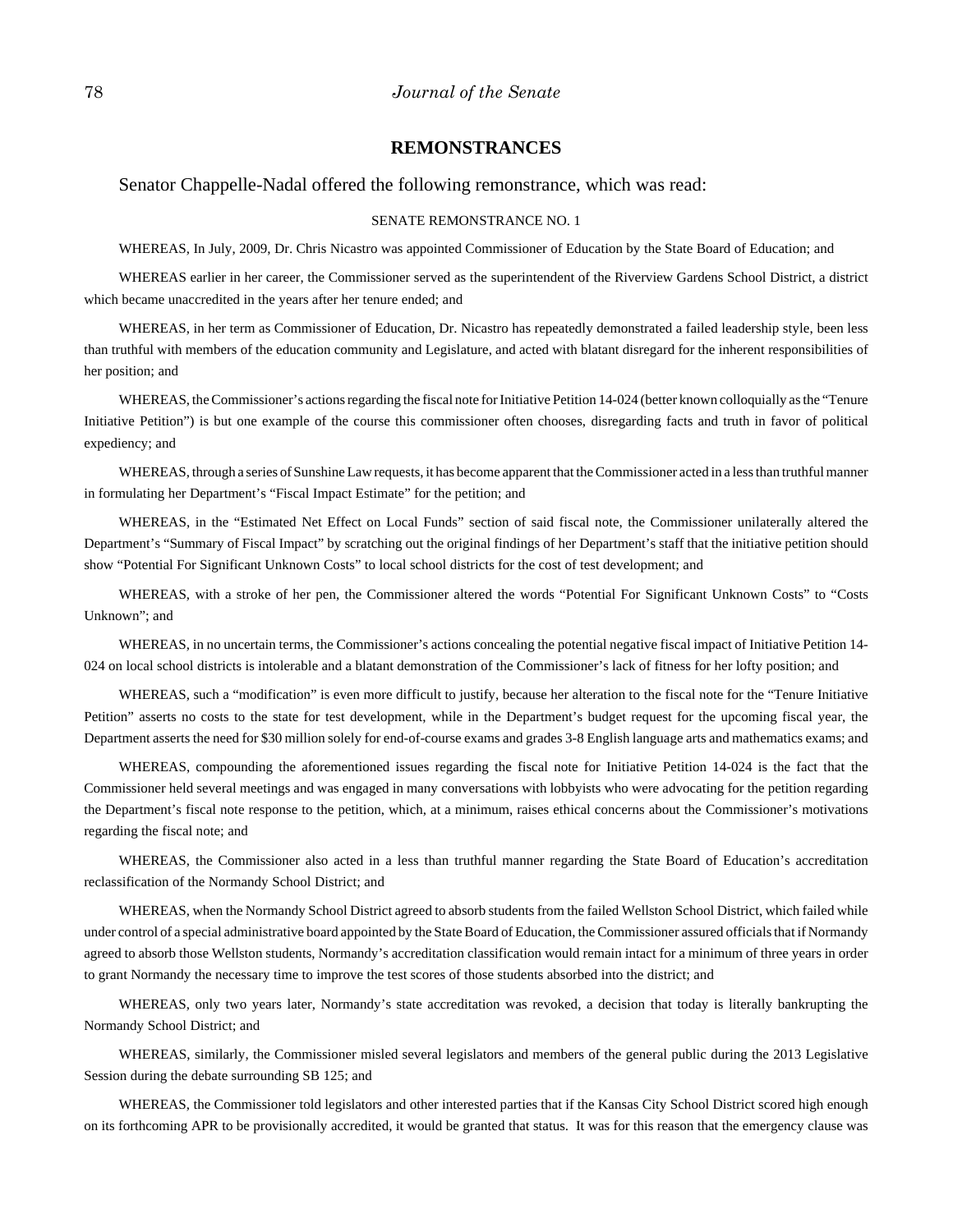removed from SB 125; and

WHEREAS, when the Kansas City School District did meet that goal of APR scores consistent with provisional accreditation this summer, the district remained classified as unaccredited and, consequently, is now facing the possibility of bankruptcy as a result of the transfer law governing unaccredited districts; and

WHEREAS, the decision to not grant the Kansas City School District provisional accreditation was inconsistent with the decision made with the St. Louis School District; and

WHEREAS, the Kansas City School District demonstrated APR growth for two consecutive years and met the same standards that the St. Louis Public School District did when it regained provisional accreditation; and

WHEREAS, the Commissioner attempted to grant a lucrative contract to CEE-Trust to develop an improvement plan for the Kansas City School District without first seeking other bids until members of the State Board of Education raised concerns about circumventing the typical bidding process; and

WHEREAS, when the State Board of Education directed her to engage in a legitimate bidding process for the contract, the Commissioner "transferred" the language from her original memorandum of understanding with CEE-Trust into the bid specifications; and

WHEREAS, emails show that the Commissioner had been communicating with CEE-Trust's executive director for four months before the contract was entered into with CEE-Trust; and

WHEREAS, CEE-Trust was awarded the contract even though an experienced Massachusetts-based agency had offered its services for one third the cost of CEE-Trust's bid; and

WHEREAS, another demonstration of the Commissioner's failed leadership style can be gleaned from the implementation of the requirement that all testing be administered online for the 2015 school year, yet the Department has not quantified the true costs of ensuring that every district is properly equipped to give those tests online; and

WHEREAS, while the Department's study of broadband and technology capacity will not be completed for several months, it is well known that these testing costs will be significant, yet the Department is still requiring that all testing be administered online by 2015; and

WHEREAS, the Commissioner's lack of leadership is also evident from the Department's ineffective attempt to close the Gordon Parks Charter School in Kansas City; and

WHEREAS, the Department's handling of the closure was so substandard that the school was able to go to court and get the Department's decision overturned, leaving a severely underachieving school open for another year, further damaging the educational outcomes of hundreds of students; and

WHEREAS, the Commissioner's leadership style, history of less than truthful responses, and past actions have created an environment of such extreme distrust toward the Department that any proposal, policy, plan, or platform from her or the Department will be received with reservation, skepticism, and suspicion;

WHEREAS, her actions have resulted in such a high level of distrust that her presence and position within the Department will serve to obfuscate and debase any of the Department's and State Board of Education's legislative proposals, initiatives, and efforts at improving Missouri's education system, regardless of their merit:

NOW THEREFORE BE IT RESOLVED that the members of the Missouri Senate, Ninety-seventh General Assembly, Second Regular Session, hereby remonstrate against Dr. Chris Nicastro for her failed leadership, less than truthful nature, and blatant disregard for the inherent responsibilities of her position; and

BE IT FURTHER RESOLVED that, for the reasons expressed above and many others, the Senate hereby strongly recommends that the Commissioner resign her post immediately, and failing to do so, the Senate strongly urges that the State Board of Education terminate the Commissioner from her position because the students of this state cannot afford to bear the costs of her failed leadership; and

BE IT FURTHER RESOLVED that the Secretary of the Missouri Senate be instructed to send a copy of this remonstrance to the Commissioner of Education and each member of the State Board of Education.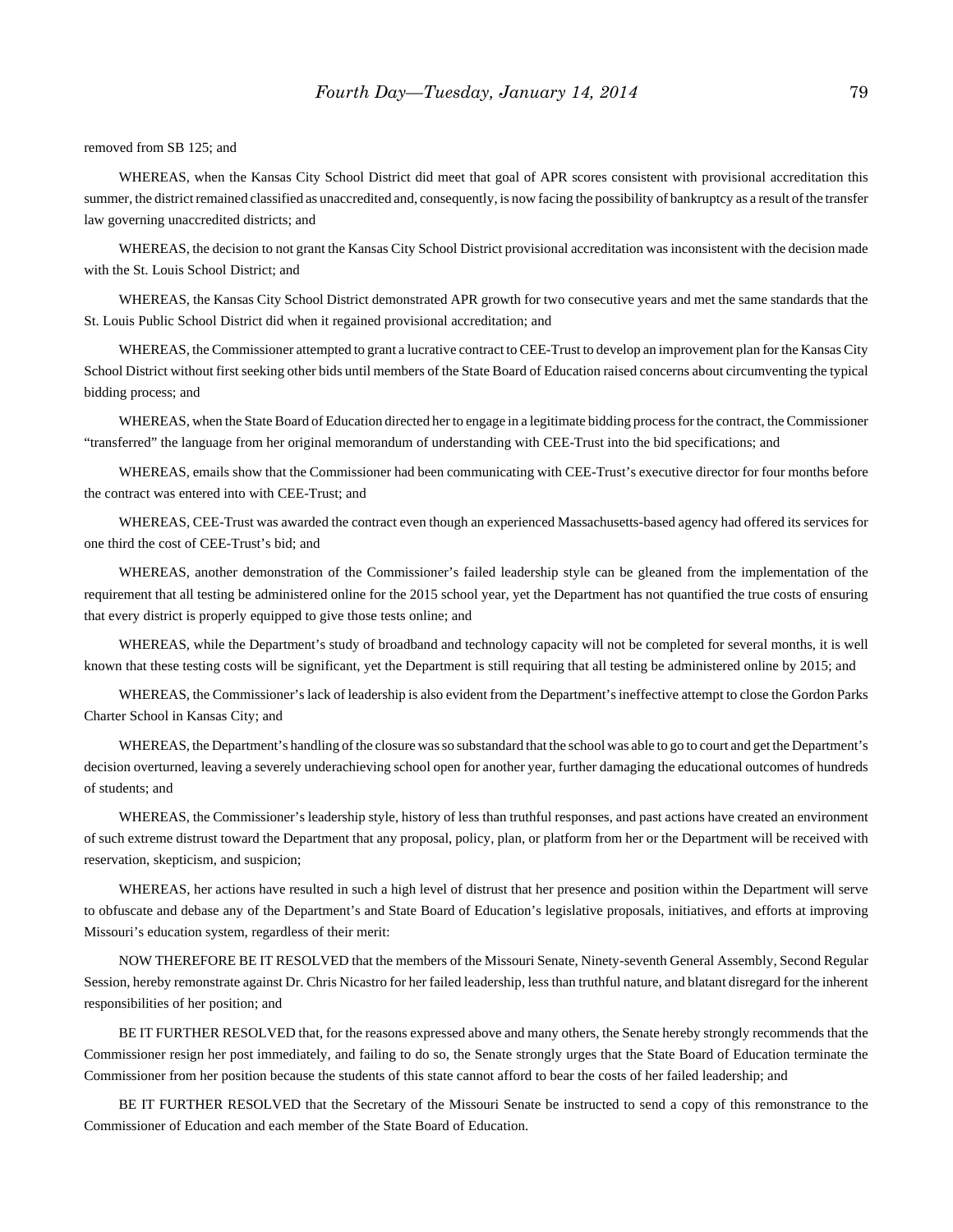#### **RESOLUTIONS**

Senators Sifton and Keaveny offered Senate Resolution No. 1089, regarding Larry C. Stone, Affton, which was adopted.

Senators Keaveny and Sifton offered Senate Resolution No. 1090, regarding Jake Baretich, Saint Louis, which was adopted.

Senator Nieves offered Senate Resolution No. 1091, regarding the death of Marc Sheldon Perez, Ellisville, which was adopted.

### **CONCURRENT RESOLUTIONS**

Senator Romine offered the following concurrent resolution:

#### SENATE CONCURRENT RESOLUTION NO. 19

WHEREAS, the easily extracted, high purity lead ore in Missouri was a critical reason for the early development of Missouri and has provided good jobs, a way of life, and significant economic development to Missourians for centuries; and

WHEREAS, the lead industry in Missouri is the only primary, domestic source for that strategic material in America; and

WHEREAS, new technology now makes production of primary lead metal a safe, cost effective, and valuable means of continuing to provide a strategic material for numerous uses including munitions, protective barriers for x-rays, radioactive fallout, and radioactive contamination, and batteries for numerous uses including cars, trucks, electric vehicles, renewable energy storage, and peaking power reduction; and

WHEREAS, encouraging a safe, healthy, and lucrative lead industry in Missouri will give rise to good paying jobs, significant economic development, and the resources to mitigate the legacy of environmental issues caused by lead extraction:

NOW THEREFORE BE IT RESOLVED that the members of the Missouri Senate, Ninety-seventh General Assembly, Second Regular Session, the House of Representatives concurring therein, hereby create the Missouri Lead Industry Employment, Economic Development and Environmental Remediation Task Force; and

BE IT FURTHER RESOLVED that the mission of the task force shall be to fully consider and make recommendations in a report to the General Assembly on:

(1) The effects of a prompt environmental settlement giving rise to efficient and cost effective remediation;

- (2) Ways to promote the development of a clean lead industry;
- (3) Clean lead industry legislative proposals including rules and regulations necessary for implementation;
- (4) The economic potential of implementing clean lead industry policies; and

BE IT FURTHER RESOLVED that the task force be authorized to call upon any department, office, division, or agency of this state to assist in gathering information pursuant to its objective; and

BE IT FURTHER RESOLVED that the task force shall consist of all of the following members:

(1) The Governor, or his or her designee, to serve as a member of the task force; and

(2) One member of the general assembly of the majority party appointed by the president pro tem of the senate, to serve as the chair of the task force; and

(3) One member of the general assembly of the majority party appointed by the speaker of the house of representatives, to serve as the vice-chair and secretary of the task force, and who will provide an agenda and report minutes of the task force; and

(4) The Attorney General, or his or her designee, to serve as a member and provide technical assistance to the task force; and

(5) The Director of the Department of Natural Resources, or his or her designee, to serve as a member and provide technical assistance to the task force; and

(6) One member of the majority party of the senate and one member of the minority party of the senate appointed by the president pro tempore of the senate; and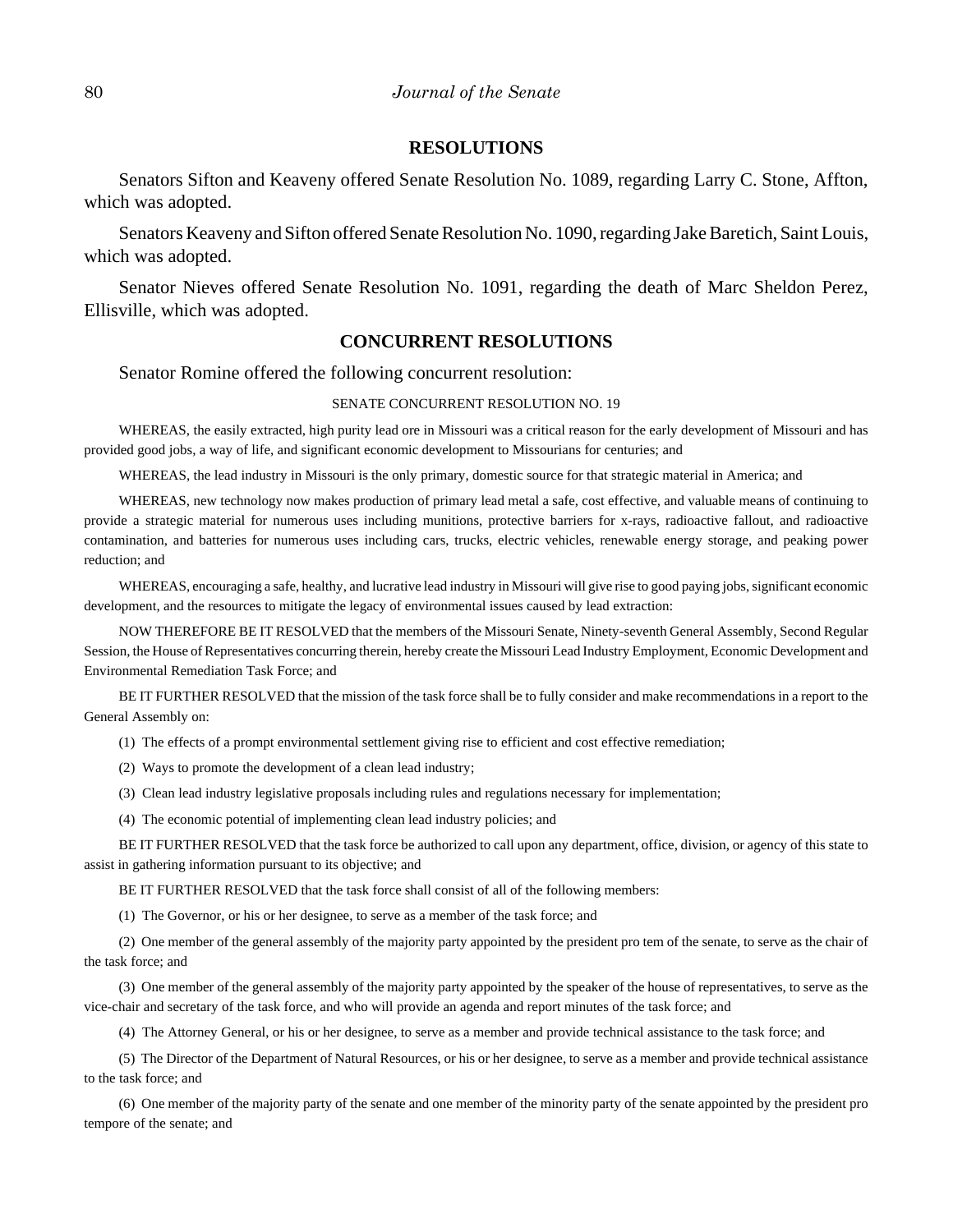(7) One member of the majority party of the house of representatives and one member of the minority party of the house of representatives appointed by the speaker of the house of representatives; and

(8) A representative of industry appointed by the president pro tem of the senate; and

(9) A representative of industry appointed by the speaker of the house of representatives; and

BE IT FURTHER RESOLVED that the staff of Senate Research shall provide such legal, research, clerical, technical, and bill drafting services as the task force may require in the performance of its duties; and

BE IT FURTHER RESOLVED that the task force, its members, and any staff assigned to the committee shall receive reimbursement for their actual and necessary expenses incurred in attending meetings of the committee; and

BE IT FURTHER RESOLVED that the chair or vice-chair and secretary of the task force shall call an organizational meeting within fifteen days of the adoption of this resolution; and

BE IT FURTHER RESOLVED that the task force shall terminate by either a majority of members voting for termination, or by December 31, 2014, whichever occurs first; and

BE IT FURTHER RESOLVED that on the date of termination, the task force may deliver a report of findings and recommendations to the General Assembly; and

BE IT FURTHER RESOLVED that this resolution does not amend any state law to which the Department of Natural Resources is subject, and shall be interpreted to be consistent with any requirements of such state or federal law; and

BE IT FURTHER RESOLVED that the Secretary of the Missouri Senate be instructed to prepare properly inscribed copies of this resolution for Governor Jay Nixon, Attorney General Chris Koster, and the Director of the Department of Natural Resources.

# **INTRODUCTION OF BILLS**

The following Bills were read the 1st time and ordered printed:

**SB 708**–By Sifton.

An Act to repeal section 115.279, RSMo, section 115.275 as enacted by house committee substitute for senate substitute for senate committee substitute for senate bill no. 116, ninety-seventh general assembly, first regular session, section 115.275 as enacted by house bill no. 511, ninety-second general assembly, first regular session, section 115.291 as enacted by house committee substitute for senate substitute for senate committee substitute for senate bill no. 116, ninety-seventh general assembly, first regular session, and section 115.291 as enacted by senate committee substitute for house committee substitute for house bill nos. 1524 & 2260, ninety-fifth general assembly, second regular session, and to enact in lieu thereof three new sections relating to absentee voting for emergency workers, with an emergency clause.

**SB 709**–By Wallingford.

An Act to repeal sections 42.170, 42.200, and 42.220, RSMo, and to enact in lieu thereof five new sections relating to military medal programs.

#### **SB 710**–By Walsh.

An Act to repeal section 565.225, RSMo, and to enact in lieu thereof one new section relating to stalking, with existing penalty provisions.

**SB 711**–By Walsh.

An Act to amend chapter 79, RSMo, by adding thereto one new section relating to the regulation of residential rental property in fourth class cities.

#### **SB 712**–By Walsh.

An Act to amend chapter 285, RSMo, by adding thereto ten new sections relating to domestic violence.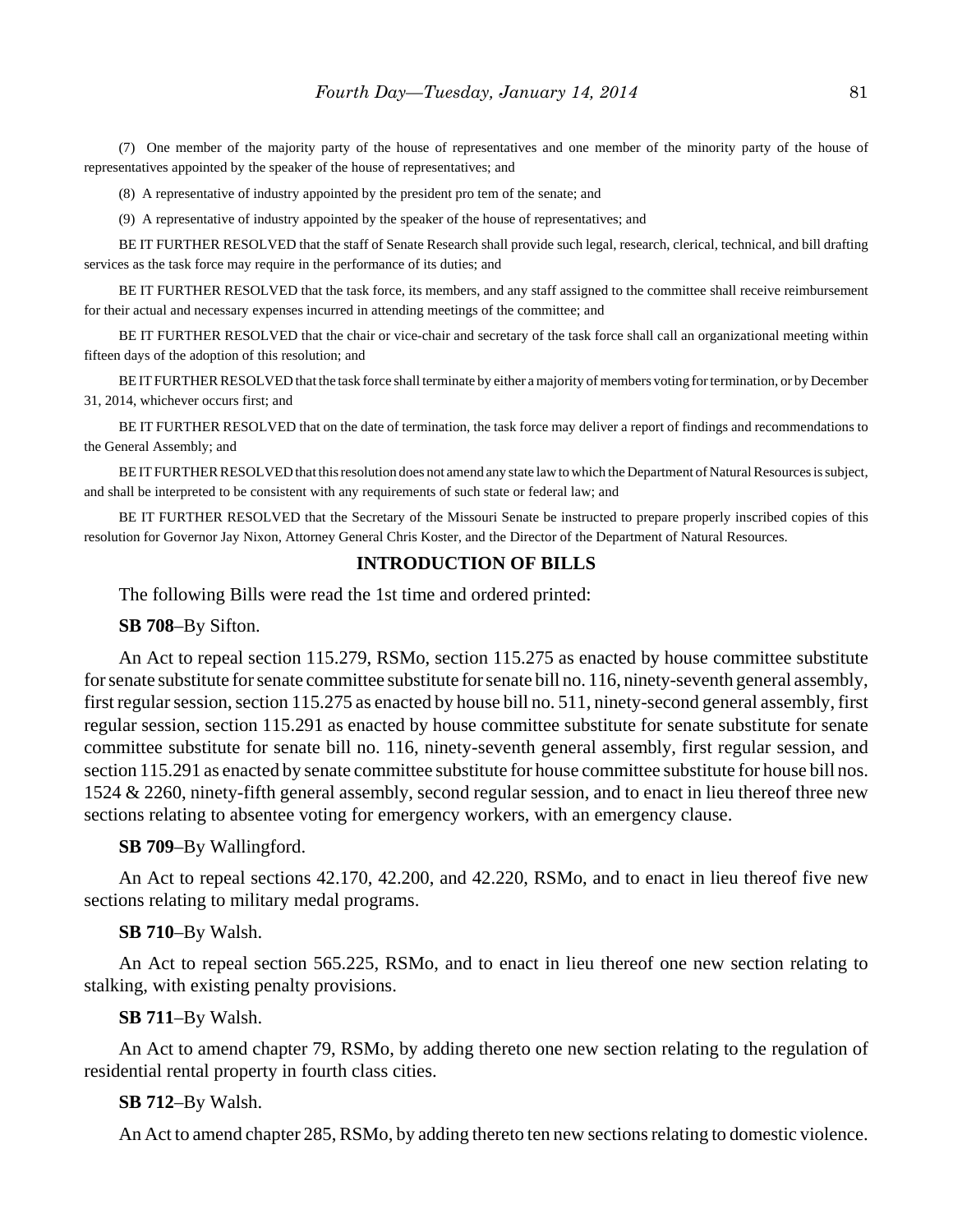### **SB 713**–By Emery.

An Act to repeal sections 143.111 and 408.010, RSMo, and to enact in lieu thereof two new sections relating to legal tender.

## **SRB 714**–By Lager.

An Act to repeal sections 8.305, 21.485, 21.800, 21.801, 21.830, 21.910, 82.291, 105.915, 115.121, 143.811, 160.254, 160.534, 160.932, 167.194, 168.081, 168.083, 171.033, 178.930, 191.115, 192.105, 196.1035, 197.291, 208.955, 262.950, 288.131, 311.489, 374.776, 376.825, 376.826, 376.827, 376.830, 376.833, 376.836, 383.250, 393.171, 443.805, 488.2205, 542.301, 620.602, 633.410, 640.850, 643.079, 650.120, 660.425, 660.430, 660.435, 660.440, 660.445, 660.450, 660.455, 660.460, 660.465, 701.058, and 701.502, RSMo, and to enact in lieu thereof thirteen new sections for the sole purpose of repealing expired, ineffective, and obsolete statutory provisions, with a penalty provision.

#### **SRB 715**–By Lager.

An Act to repeal sections 3.060, 3.070, 8.700, 8.110, 8.115, 8.180, 8.200, 8.260, 8.310, 8.315, 8.316, 8.320, 8.325, 8.330, 8.340, 8.350, 8.360, 8.800, 8.830, 8.843, 33.710, 33.750, 33.752, 33.753, 33.756, 34.031, 36.030, 37.005, 37.010, 37.020, 37.110, 43.251, 64.090, 89.020, 135.326, 135.335, 135.339, 143.782, 143.790, 143.1002, 160.700, 160.545, 161.418, 161.424, 167.034, 167.122, 167.123, 169.520, 172.875, 181.110, 186.019, 189.095, 191.737, 191.850, 191.853, 191.855, 191.857, 191.858, 191.859, 191.861, 191.863, 191.865, 191.867, 192.601, 192.935, 193.075, 193.215, 196.1103, 197.312, 197.318, 197.367, 198.018, 198.026, 198.029, 198.077, 198.080, 198.087, 198.090, 198.189, 198.421, 198.428, 198.510, 198.515, 199.025, 205.960, 205.961, 205.962, 205.964, 205.965, 207.010, 207.020, 207.030, 207.070, 207.080, 208.015, 208.030, 208.041, 208.042, 208.047, 208.050, 208.060, 208.070, 208.072, 208.075, 208.080, 208.100, 208.120, 208.125, 208.130, 208.145, 208.150, 208.152, 208.154, 208.156, 208.157, 208.164, 208.165, 208.168, 208.175, 208.176, 208.180, 208.182, 208.190, 208.204, 208.210, 208.217, 208.225, 208.300, 208.325, 208.337, 208.345, 208.400, 208.405, 208.471, 208.477, 208.533, 208.606, 208.609, 208.621, 208.636, 208.780, 209.010, 209.020, 209.030, 209.050, 209.060, 209.070, 209.080, 209.090, 209.100, 209.110, 209.240, 209.251, 210.001, 210.115, 210.165, 210.166, 210.167, 210.192, 210.196, 210.254, 210.481, 210.536, 210.537, 210.543, 210.545, 210.551, 210.560, 210.720, 210.829, 210.830, 210.834, 210.843, 210.846, 210.870, 210.900, 210.950, 211.081, 211.180, 211.183, 211.455, 211.477, 217.575, 226.008, 226.805, 251.100, 251.240, 253.320, 261.010, 285.300, 288.220, 288.270, 301.020, 302.133, 302.134, 302.135, 302.137, 302.171, 302.178, 311.650, 313.210, 320.260, 324.032, 334.125, 338.314, 361.010, 376.819, 452.345, 452.346, 452.347, 452.350, 452.370, 452.416, 453.005, 453.014, 453.015, 453.026, 453.065, 453.070, 453.074, 453.077, 453.102, 453.110, 453.400, 454.400, 454.403, 454.405, 454.408, 454.415, 454.420, 454.425, 454.430, 454.432, 454.433, 454.435, 454.440, 454.445, 454.450, 454.455, 454.460, 454.465, 454.472, 454.478, 454.490, 454.495, 454.496, 454.500, 454.505, 454.513, 454.530, 454.531, 454.565, 454.600, 454.700, 454.853, 454.902, 454.1000, 454.1003, 454.1023, 454.1027, 454.1029, 483.163, 487.080, 487.150, 513.430, 516.350, 577.608, 590.040, 595.030, 595.036, 595.037, 595.060, 610.029, 610.120, 620.010, 620.483, 620.490, 620.556, 620.558, 620.560, 620.562, 620.566, 620.570, 620.572, 620.1100, 620.1580, 630.097, 632.070, 650.005, 660.010, 660.050, 660.053, 660.054, 660.055, 660.057, 660.058, 660.060, 660.062, 660.067, 660.069, 660.070, 660.075, 660.130, 660.225, 660.250, 660.255, 660.260, 660.261, 660.263, 660.265, 660.270, 660.275, 660.280, 660.285, 660.290, 660.295, 660.300, 660.305, 660.310, 660.315, 660.317, 660.320, 660.321, 660.400, 660.403, 660.405, 660.407, 660.409, 660.411, 660.414, 660.416, 660.418, 660.420, 660.523,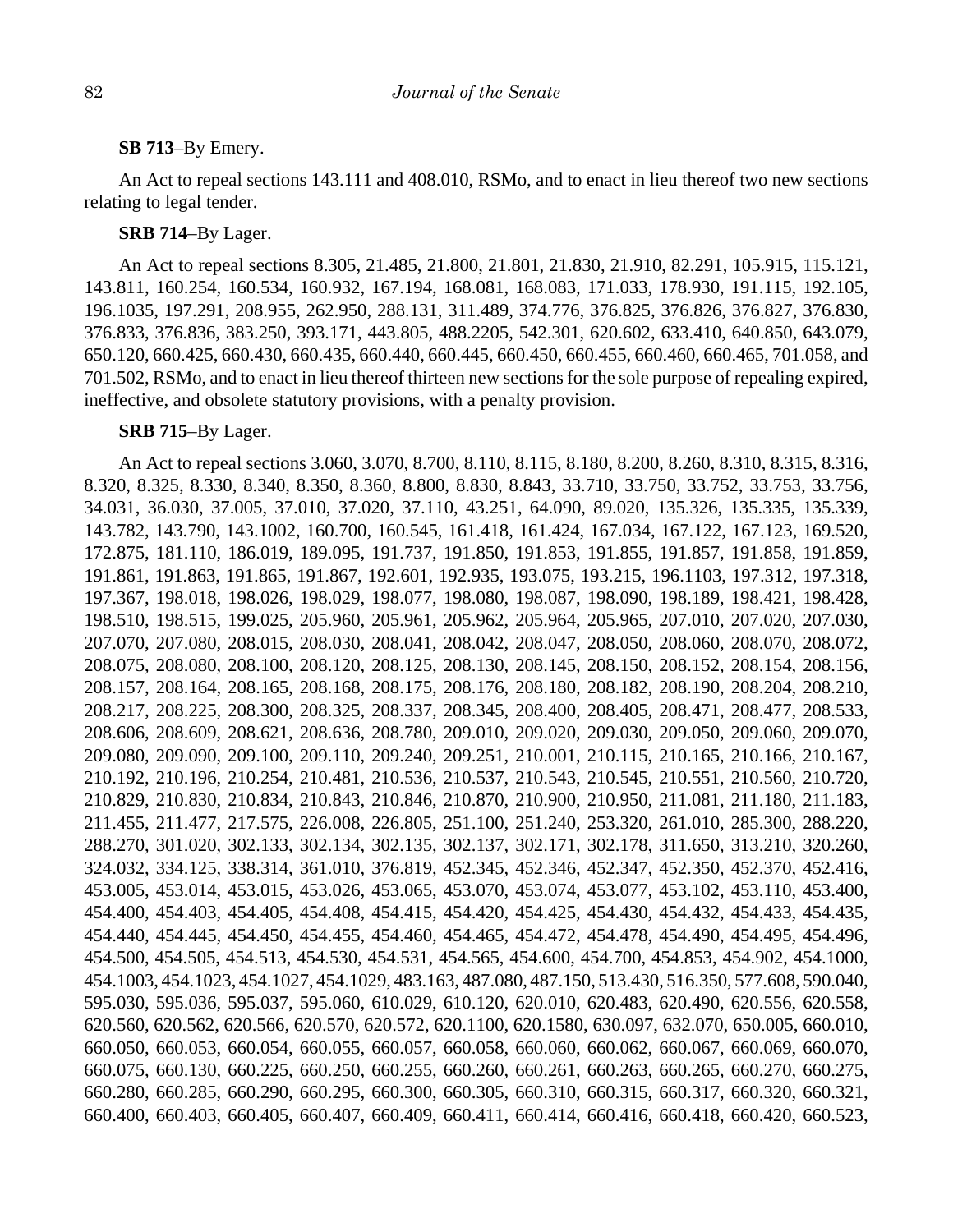660.525, 660.526, 660.600, 660.603, 660.605, 660.608, 660.620, 660.690, and 701.336, RSMo, and to enact in lieu thereof three hundred forty-two new sections for the sole purpose of codifying previous executive branch reorganizations, with penalty provisions.

# **SB 716**–By Brown.

An Act to amend chapter 197, RSMo, by adding thereto one new section relating to immunizations against influenza.

# **SB 717**–By Brown.

An Act to repeal section 338.020, RSMo, and to enact in lieu thereof one new section relating to legally qualified federal pharmacists.

# **SB 718**–By Richard.

An Act to repeal section 290.230, RSMo, and to enact in lieu thereof one new section relating to volunteer labor on public works projects.

# **SB 719**–By Kehoe.

An Act to repeal sections 105.454 and 171.181, RSMo, and to enact in lieu thereof two new sections relating to school purchases, with existing penalty provisions.

# **SB 720**–By Justus.

An Act to repeal section 210.027, RSMo, and to enact in lieu thereof one new section relating to child care providers.

# **SB 721**–By Justus.

An Act to repeal section 115.289, RSMo, section 115.275 as enacted by house committee substitute for senate substitute for senate committee substitute for senate bill no. 116, ninety-seventh general assembly, first regular session, and section 115.275 as enacted by conference committee substitute for senate substitute for senate committee substitute for house substitute for house bill no. 511, ninety-second general assembly, first regular session, and to enact in lieu thereof three new sections relating to voting in advance of an election.

# **SB 722**–By Justus.

An Act to amend chapter 174, RSMo, by adding thereto one new section relating to higher education tuition policy, with an emergency clause.

# **SB 723**–By Parson.

An Act to repeal section 8.420, RSMo, and to enact in lieu thereof one new section relating to revenue bonds.

# **SB 724**–By Parson.

An Act to repeal sections 400.9-501 and 400.9-516, RSMo, and to enact in lieu thereof two new sections relating to the filing of fraudulent documents, with penalty provisions.

Senator Richard requested unanimous consent of the Senate to suspend Senate Rule No. 49 for the purpose of printing **SRB 715**, which request was granted.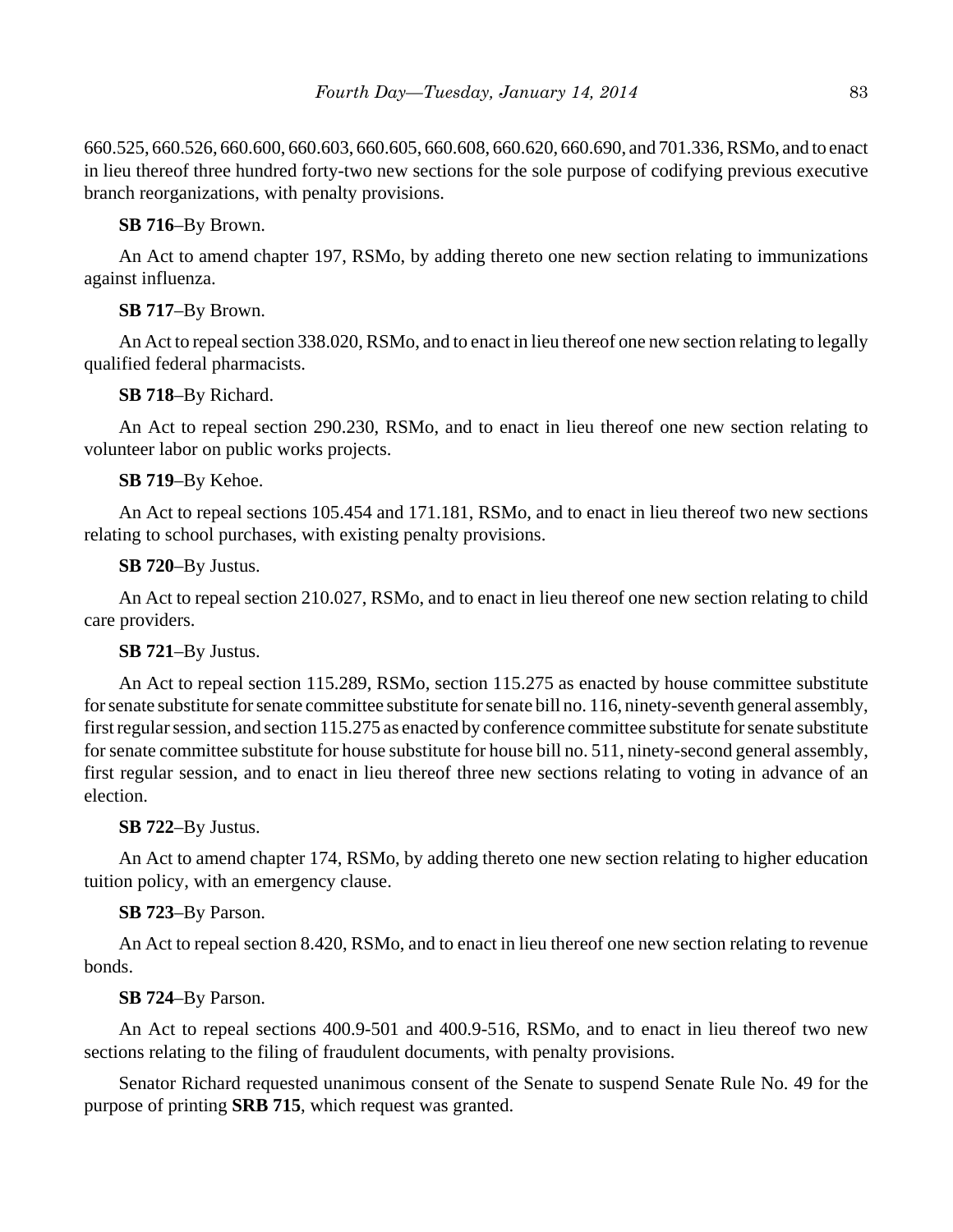### **COMMITTEE APPOINTMENTS**

President Pro Tem Dempsey appointed the following escort committee pursuant to **HCR 1**: Senators: Curls, Justus, Keaveny, Lager, Munzlinger, Rupp, Schaefer, Schmitt, Sifton and Walsh.

President Pro Tem Dempsey appointed the following escort committee pursuant to **HCR 2**: Senators: Brown, Curls, Justus, Keaveny, Lamping, Nieves, Pearce, Sifton, Walsh and Wasson.

#### **REFERRALS**

President Pro Tem Dempsey referred **SCR 18** to the Committee on Rules, Joint Rules, Resolutions and Ethics.

#### **INTRODUCTIONS OF GUESTS**

Senator Curls introduced to the Senate, Sarah Trevathan, University of Missouri; and Harold Norman, III, Missouri State University.

Senator Brown introduced to the Senate, the Physician of the Day, George P. Hubbell, M.D., Osage Beach.

Senator Sater introduced to the Senate, David Vaughn, Springfield.

Senator Munzlinger introduced to the Senate, State Senator Greg Treat, Oklahoma City, Oklahoma.

Senator Walsh introduced to the Senate, her daughter, Kathleen, St. Louis; and niece, Private First Class Bridget Leake, Hannibal.

On motion of Senator Richard, the Senate adjourned under the rules.

# SENATE CALENDAR \_\_\_\_\_\_

# FIFTH DAY–WEDNESDAY, JANUARY 15, 2014  $\overline{\phantom{a}}$

### FORMAL CALENDAR

## SECOND READING OF SENATE BILLS

SB 531-Nasheed SB 532-Nasheed SB 533-Nasheed SB 534-Sifton SB 535-Sifton SB 536-Sifton SB 537-Rupp SB 538-Keaveny and Holsman

SB 539-Keaveny and Holsman SB 540-Keaveny SB 541-Munzlinger SB 542-Munzlinger SB 543-Munzlinger SB 544-Lamping SB 545-Lamping SB 546-Lamping, et al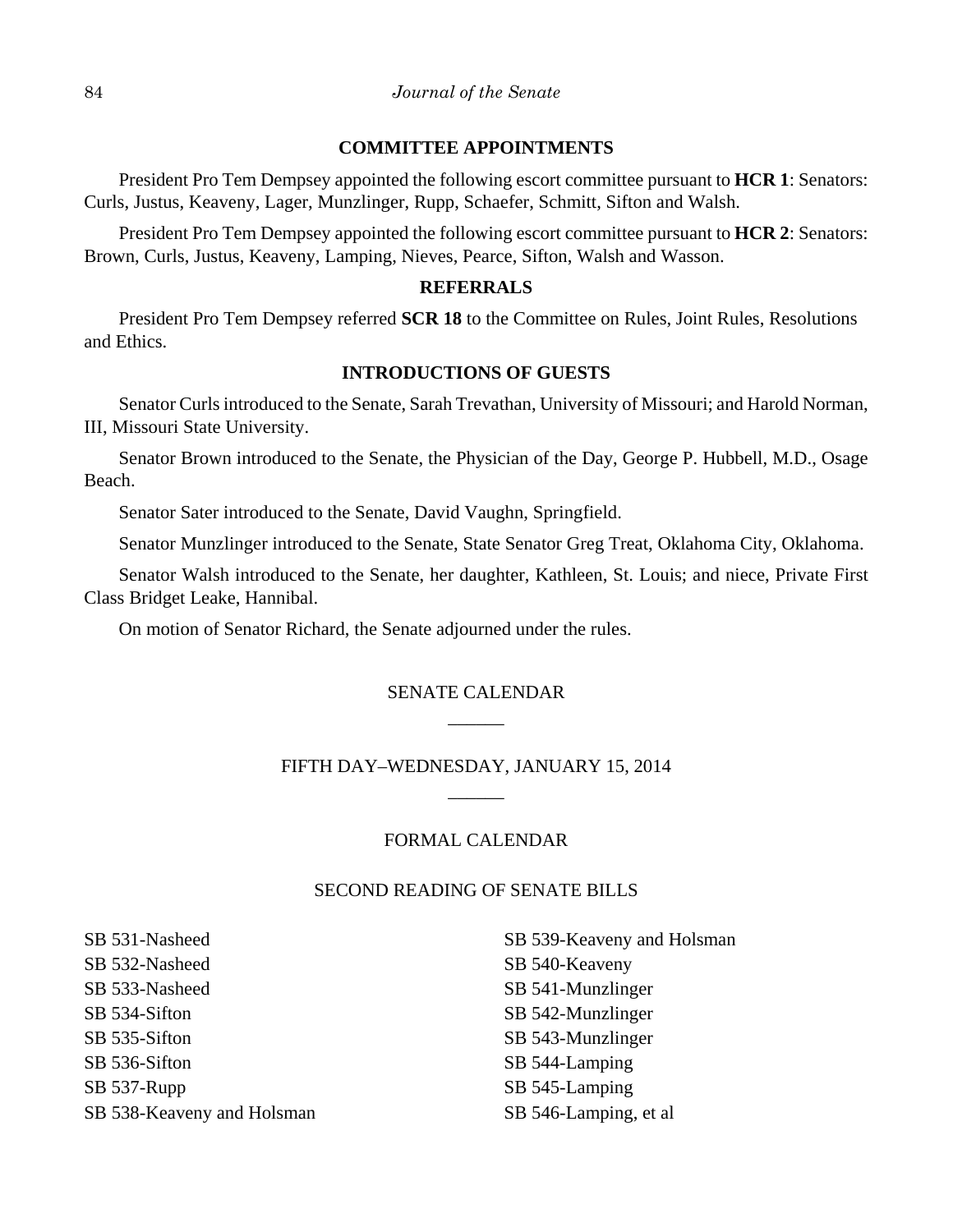| SB 547-Chappelle-Nadal |
|------------------------|
| SB 548-Chappelle-Nadal |
| SB 549-Chappelle-Nadal |
| SB 550-Sater           |
| SB 551-Sater           |
| SB 552-Sater           |
| SB 553-Emery           |
| SB 554-Cunningham      |
| SB 555-Nasheed         |
| SB 556-Nasheed         |
| SB 557-Nasheed         |
| SB 558-Sifton          |
| SB 559-Sifton          |
| SB 560-Sifton          |
| SB 561-Munzlinger      |
| SB 562-Chappelle-Nadal |
| SB 563-Chappelle-Nadal |
| SB 564-Chappelle-Nadal |
| SB 565-Nasheed         |
| SB 566-Sifton          |
| SB 567-Chappelle-Nadal |
| SB 568-Chappelle-Nadal |
| SB 569-Chappelle-Nadal |
| SB 570-Chappelle-Nadal |
| SB 571-Chappelle-Nadal |
| SB 572-Chappelle-Nadal |
| SB 573-Munzlinger      |
| SB 574-Munzlinger      |
| SB 575-Dixon           |
| SB 577-Kraus           |
| SB 578-Kraus           |
| SB 579-Holsman         |
| SB 580-Kraus           |
| SB 581-Rupp            |
| SB 582-Rupp            |
| SB 583-Dixon           |
| SB 584-Dixon           |
| SB 585-Dixon           |
| SB 586-Kraus           |

SB 587-Kraus SB 588-Kraus SB 589-Brown SB 590-Brown SB 591-Sater SB 593-Sater SB 594-Libla SB 595-Walsh SB 596-Holsman SB 597-Holsman SB 598-Holsman SB 599-Kraus SB 600-Sater SB 601-Holsman SB 602-Holsman SB 603-Holsman SB 604-Holsman SB 605-Dixon SB 606-Dixon SB 607-Dixon SB 608-Holsman SB 609-Rupp SB 610-Rupp SB 611-Schaaf SB 612-Schaaf SB 613-Nieves, et al SB 614-Dixon SB 615-Dixon SB 616-Nasheed SB 617-Rupp SB 618-Nieves SB 619-Nieves SB 620-Nieves SB 621-Dixon SB 622-Nieves SB 623-Nieves SB 624-LeVota SB 625-Sater and Munzlinger SB 626-LeVota SB 627-LeVota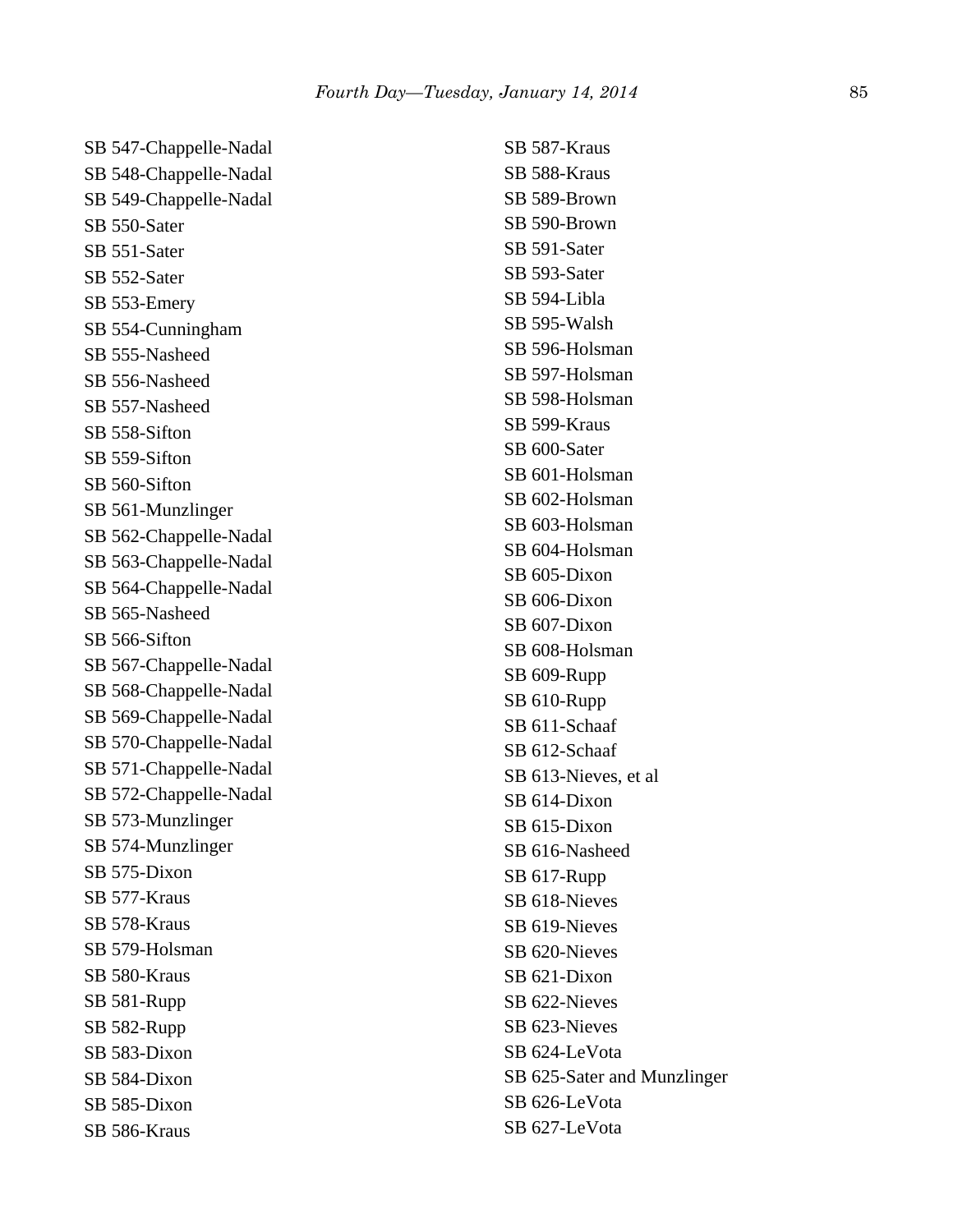| SB 628-Schaaf             | SB 668-Silvey                |
|---------------------------|------------------------------|
| SB 629-Kraus              | SB 669-Schaaf                |
| SB 630-Wallingford        | SB 670-Sater                 |
| SB 631-Wallingford        | SB 671-Sater                 |
| SB 632-Parson             | SB 672-Parson                |
| SB 633-Parson             | SB 673-Kehoe and Wallingford |
| SB 634-Parson             | SB 674-Kehoe                 |
| SB 635-Silvey and Holsman | SB 675-Kehoe                 |
| SB 636-LeVota             | SB 676-Curls                 |
| SB 637-Rupp               | SB 677-Curls                 |
| SB 638-Romine             | SB 678-Curls                 |
| SB 639-Brown              | SB 679-Curls                 |
| SB 640-Emery              | SB 680-Curls                 |
| SB 641-Emery              | SB 681-Curls                 |
| SB 642-Romine             | SB 682-Curls                 |
| SB 643-Rupp               | SB 683-Curls                 |
| SB 644-LeVota             | SB 684-Holsman               |
| SB 645-LeVota             | SB 685-LeVota                |
| SB 646-LeVota             | SB 686-LeVota                |
| SB 647-Sifton             | SB 687-LeVota                |
| SB 648-LeVota             | SB 688-LeVota                |
| SB 649-Lager              | SB 689-Schmitt, et al.       |
| SB 650-Lager              | SB 690-Wasson                |
| SB 651-Lager              | SB 691-Wasson                |
| SB 652-Lager              | SB 692-Wasson                |
| SB 653-Lager              | SB 693-Parson                |
| SB 654-Keaveny            | SB 694-Cunningham            |
| SB 655-Kraus              | SB 695-Keaveny               |
| SB 656-Kraus              | SB 696-Schaefer              |
| SB 657-Kraus              | SB 697-Schaefer              |
| SB 658-Wallingford        | SB 698-Justus                |
| SB 659-Wallingford        | SB 699-Pearce                |
| SB 660-Wallingford        | SB 700-Sater                 |
| SB 661-LeVota             | SB 701-Lager                 |
| SB 662-Kraus              | SB 702-Lager                 |
| SB 663-Munzlinger         | SB 703-Lager                 |
| SB 664-Brown              | SB 704-Lager                 |
| SB 665-LeVota             | SB 705-Lager                 |
| SB 666-Schmitt            | SB 706-Cunningham            |
| SB 667-Schmitt            | SB 707-Wasson                |
|                           |                              |